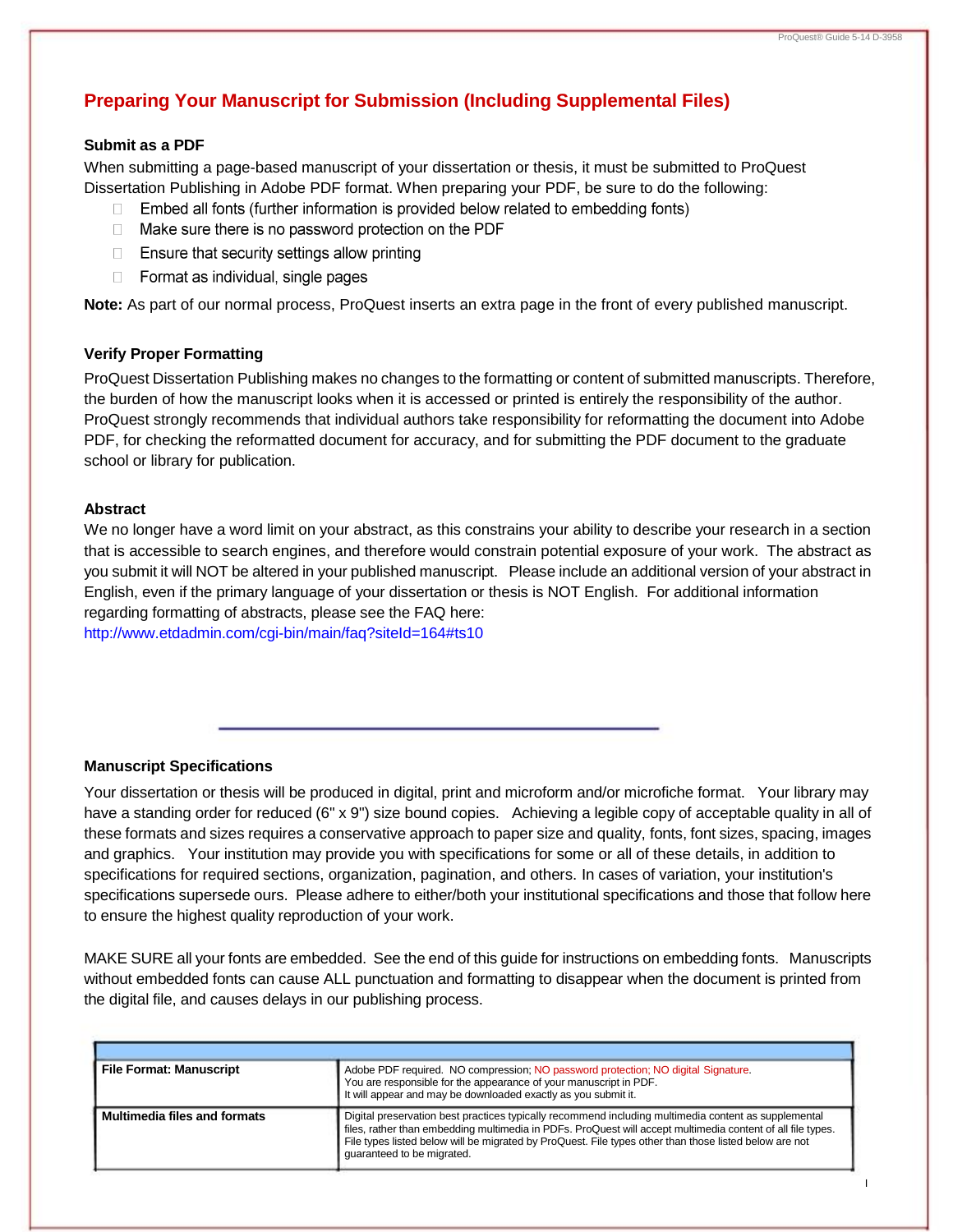| Images               | GIF (.gif); JPEG (.jpeg); TIFF (.tif)                                                                                                                                                                                                                                                                                                                |  |
|----------------------|------------------------------------------------------------------------------------------------------------------------------------------------------------------------------------------------------------------------------------------------------------------------------------------------------------------------------------------------------|--|
| Video                | Apple Quick Time (.mov); Microsoft Audio Video Interleaved (.avi); MPEG (.mgp)                                                                                                                                                                                                                                                                       |  |
| <b>Audio</b>         | AIF (.aif); CD-DA; CD-ROM/XA; MIDI (.midi); MPEG-2; SND (.snd); WAV (.wav)                                                                                                                                                                                                                                                                           |  |
| <b>Margins</b>       | Left: 1": Right: 1": Top and Bottom: 1".                                                                                                                                                                                                                                                                                                             |  |
|                      | Applies to all material except page numbers, including figures, headers/footers, footnotes/endnotes, and<br>full-page images. Page numbers: at least 3/4" from edge of page.                                                                                                                                                                         |  |
| <b>Fonts</b>         |                                                                                                                                                                                                                                                                                                                                                      |  |
|                      | Embedded fonts REQUIRED. Post Script Type 1 fonts required. Any legible font except script, italic, or<br>ornamental fonts equivalent in scale to 10pt. Arial or 12pt. Times New Roman accepted. Italicized font<br>may be used for non-English words and quotations. Applies to all text including captions,<br>footnotes/endnotes, citations, etc. |  |
| Line spacing         |                                                                                                                                                                                                                                                                                                                                                      |  |
| Color                | Double-space: abstract, dedication, acknowledgements, table of contents, and body of the manuscript,<br>except for quotations as paragraphs, captions, items in tables, lists, graphs, charts. Single-space:<br>footnotes/endnotes, bibliographic entries, lists in appendices.                                                                      |  |
| <b>Reproductions</b> | PDF and Print reproductions will include all color material. Microfilm reproductions will NOT preserve<br>color; colors will appear in shades of gray.                                                                                                                                                                                               |  |

#### **Supplementary Materials**

If supplementary materials—such as audio, video, and spreadsheets—are part of your dissertation or thesis, you can submit them as supplementary files during the online submission process. Upload them as part of the submission process, and provide a description of each supplementary file or files in the abstract of your graduate work.

- $\Box$  Do not embed media files in your PDF:
- $\Box$  Upload media files as supplementary files: During online submission, you will be asked to upload any supplementary files.
- Describes files in your abstract: Add a description of each supplementary file in your abstract.

#### **Supporting Documentation for Supplementary Materials**

Including supplementary materials with your submission may require additional paper documentation before we can complete the publishing process. For further information see "Sample Permission Letter for Use of Previously Copyrighted Material" [\(http://media2.proquest.com/documents/UMI\\_CopyrightGuide.pdf\)](http://media2.proquest.com/documents/UMI_CopyrightGuide.pdf))

**Reprint Permission Letters:**  $\Box$ 

> If you are going to include multimedia material covered under someone else's copyright—an audio or video clip, a digital photograph, etc. - you must provide us with written permission to include it.

Third Party Software Licenses (if needed):

If you are including third party software with your submission, you must provide written permission to distribute it. Note that this is different than including a file generated by a particular program - i.e., including a copy of Microsoft Excel is different than including an .xls file generated in Excel. You do not need a software license to include an .xls file.

Additional paper documentation, when required, can be mailed to us at: Dissertations **Acquisitions** ProQuest 789 E. Eisenhower Parkway P.O. Box 1346 Ann Arbor, MI 48106-1346